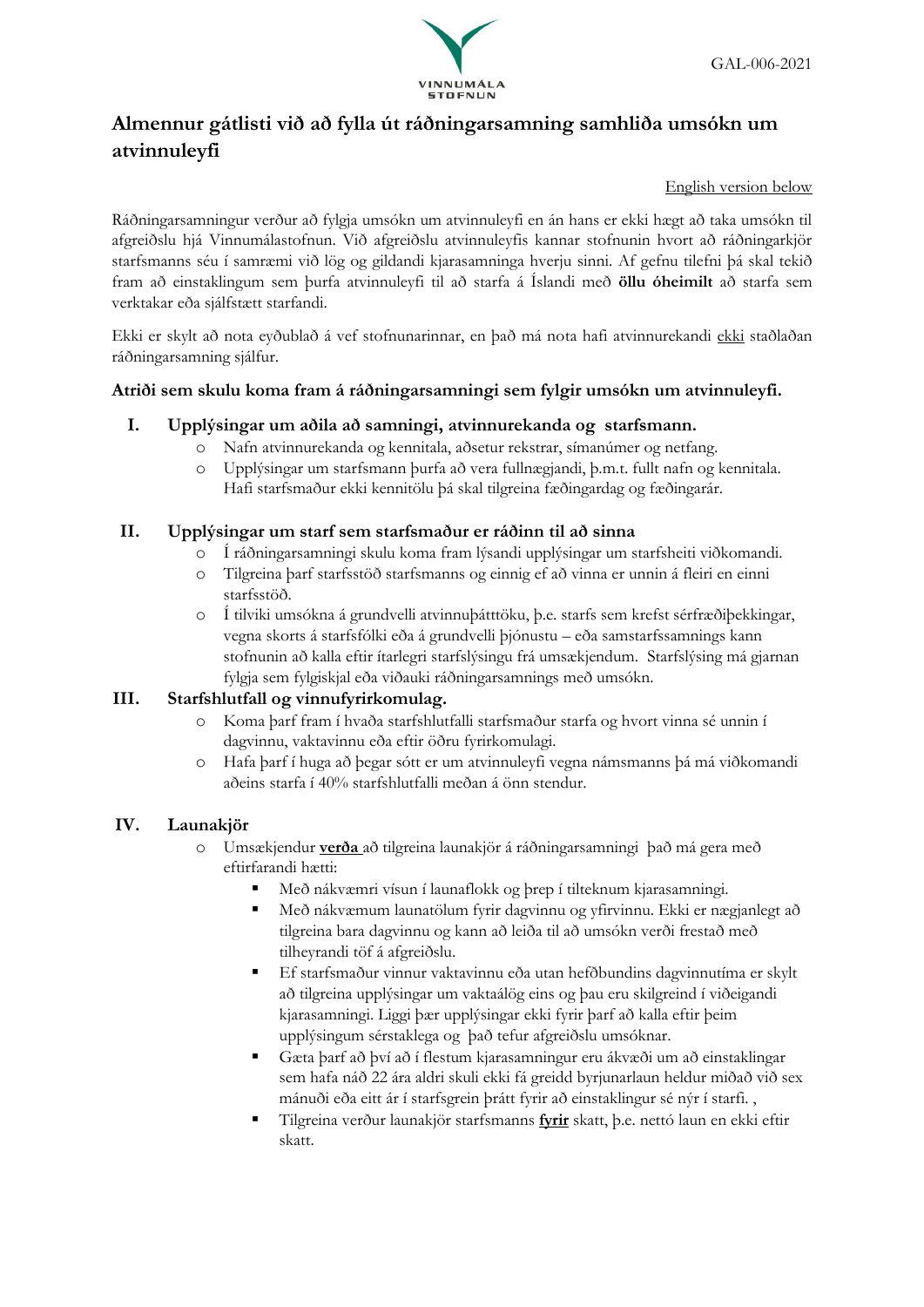

### **V. Ráðningartími**

o Tilgreina skal ráðningartíma starfsmanns. Sé um tímabundna ráðningu skal tilgreina bæði upphafsdag ráðningar og lokadag hennar.

## **VI. Kjarasamningur, lífeyrissjóður og stéttarfélag**

- o Tilgreina þarf þann kjarasamning sem ráðningarsamningur fellur undir.
- o Ef starfsmaður tilheyrir stéttarfélagi skal tilgreina það.
	- Það að starfsmaður sé ekki meðlimur í stéttarfélagi leysir ekki umsækjendur undan þeirri skyldu að afla umsagnar stéttarfélags.
- o Tilgreina þarf þann lífeyrissjóð sem greitt er í vegna starfsmanns.

#### **VII. Undirritun**

o Báðir umsóknaraðilar verða að skrifa undir ráðningarsamning, annars telst hann ekki gildur.

Gátlisti uppfærður janúar 2022

English version below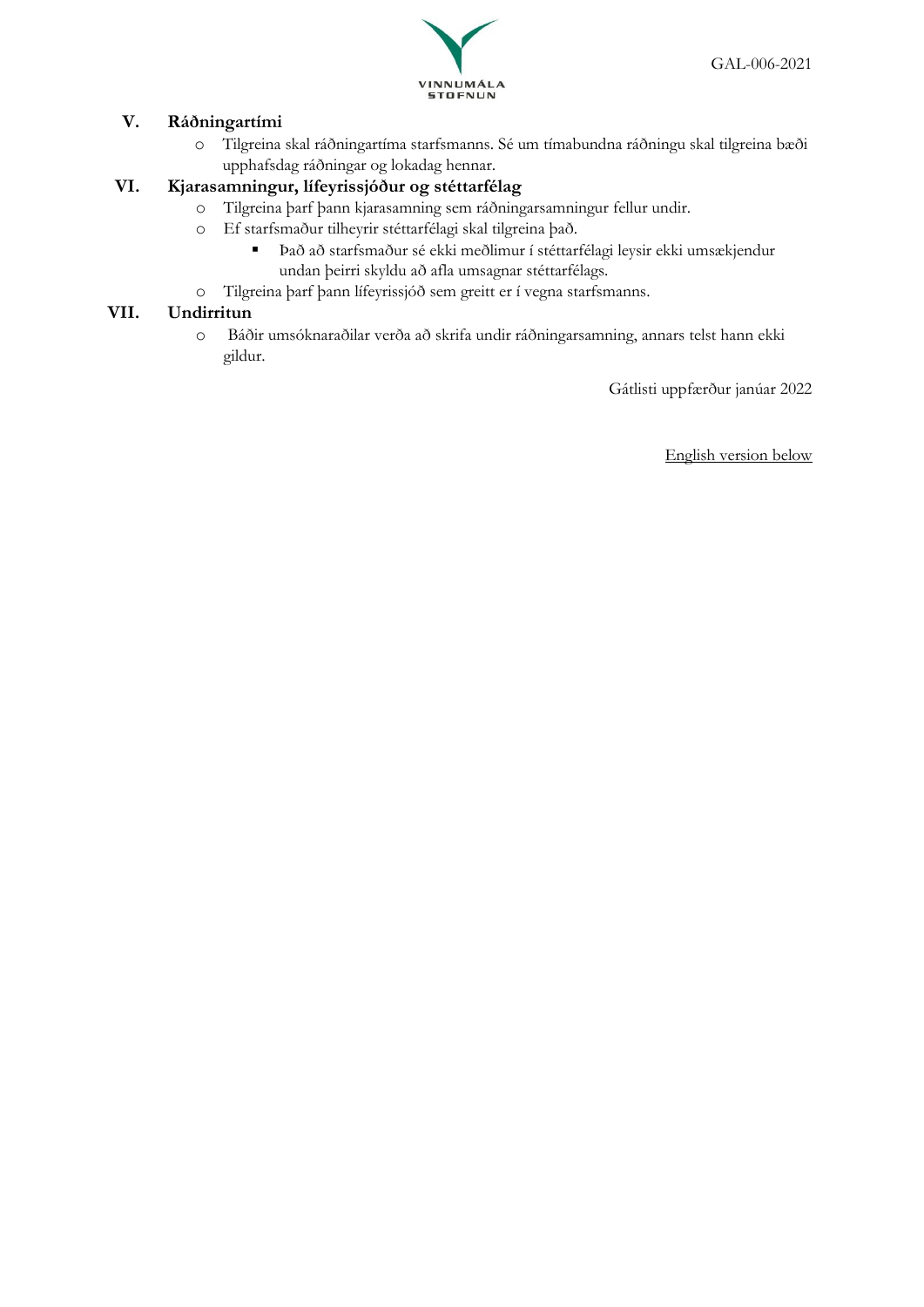

# **General checklist for filling out an employment contract alongside an application for a work permit.**

A contract of employment must accompany the work permit application, and without it, it is not possible for The Directorate of Labour to process the application. When processing the work permit, the directorate examines whether the employee's terms and conditions of employment conform to legislation and valid collective agreements at the given time. Please be advised the individuals who require a permit to work in Iceland are not allowed to work as contractors or be self-employed.

It is not obligatory to use the template on the directorate's website, but it can be used if the employer does not have a standard company employment contract.

## **Items that must be stipulated in the employment contract that accompanies the application for a work permit.**

- **I. Information about the contractual parties – the employer and the employee.**
	- Name of employer and ID number, place of business, telephone number and e-mail address.
	- o Information about the employee must be adequate, incl. full name and ID number. If the employee does not have an ID number, the date of birth and year of birth must be specified.

#### **II. Information about the job that the employee is hired to perform.**

- The employment contract shall contain detailed information about the job title of the employee in question.
- o The employee's place of work must be specified and also if work is done at more than one location.
- o In the case of applications on the grounds of employment, ie., a job that requires specialist knowledge, due to a shortage of employees, or on the grounds of a service or co-operation agreement, the directorate may require a detailed job description from the applicants. A job description can be included as an attachment or an appendix to the employment contract with the application.

#### **III. Employment rate and work arrangements.**

- o Information regarding the employee's employment ratio and whether their work is performed in the daytime, in shifts, or according to other arrangements.
- o Please bear in mind that when applying for a work permit for a student, the person in question may only work in a 40% employment ratio during the semester.

#### **IV. Terms and conditions of employment.**

- o Applicants must specify the terms of employment in the employment contract, which can be done as follows:
	- § With a precise reference to the wage category and a step in a specific collective agreement.
	- § With exact wage figures for daytime and overtime. It is not sufficient to specify just daytime work, and this may lead to the directorate postponing the application, thus delaying the processing.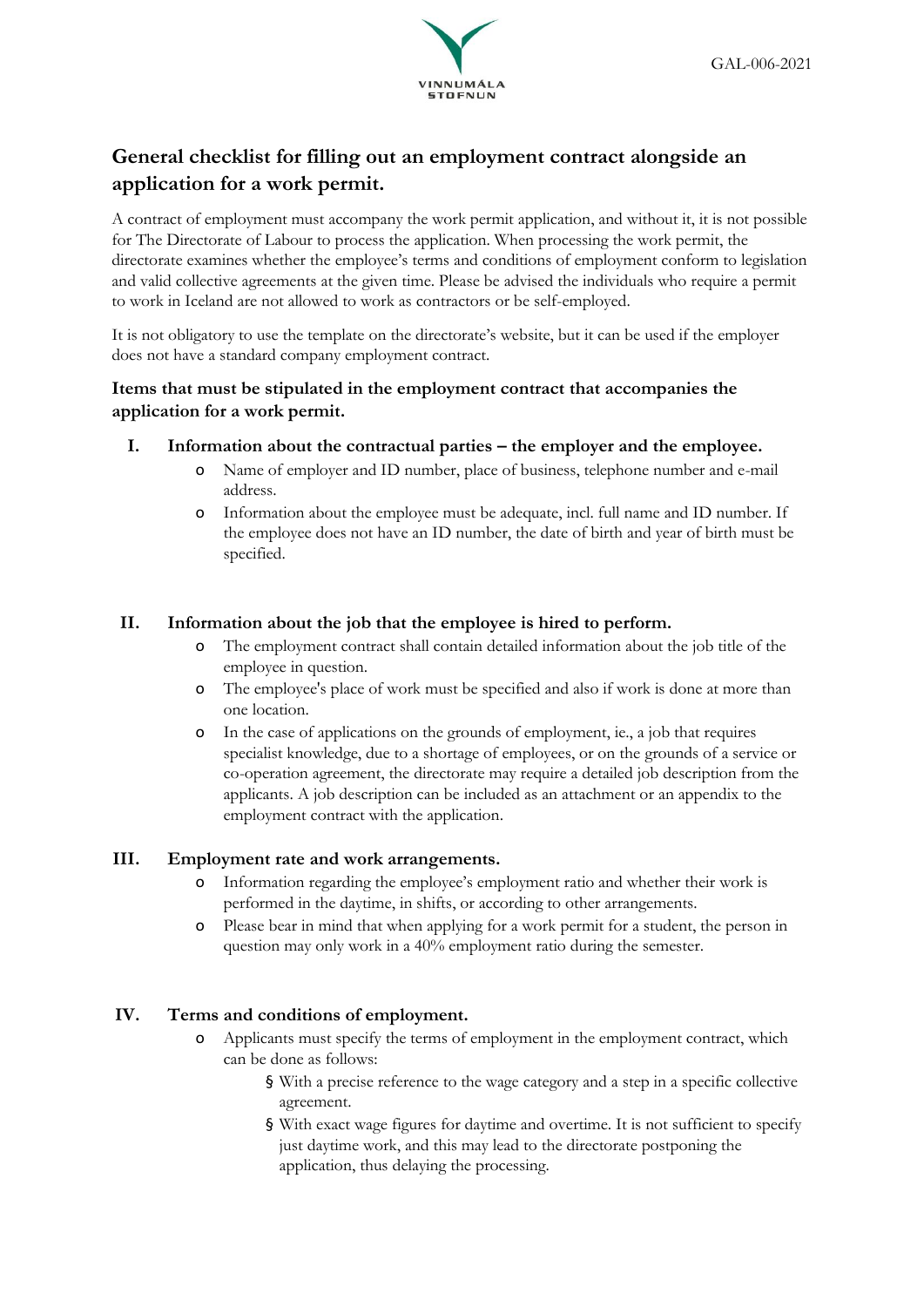

- § If an employee works shift work or outside normal daytime working hours, it is obligatory to specify information on shift surcharges as defined in the relevant collective agreement. If this information is not stipulated, then it must be requested, which delays the processing of the application.
- § Please bear in mind that most collective agreements contain provisions regarding individuals who have reached the age of 22 years and shall not be paid a starting salary, but based on six months or one year in a profession, regardless of them being new to the job.
- § The employee's wage terms must be specified before tax, i.e., not net salary after tax and other deductions.
- § If an employee enjoys perquisites or benefits that are calculated as wages, this must be stated separately. The same applies to deductions from wages that are specifically agreed upon.

## **V. Employment period.**

The employee's employment period must be stipulated. In the case of temporary employment, both the commencement date and the end date of the employment must be specified.

#### **VI. Collective agreement, pension fund and labour union**

- o Information regarding the collective agreement that the employment contact adheres to must be stipulated.
- o If the employee is a union member, then the union must be specified.
	- § If the employee is not a member of a union, then this does not relieve the applicants of the obligation to obtain the opinion of the union.
	- § The pension fund that the employee pays into must be stipulated.

#### **VII. Signatures**

o Both of the applying parties must sign the employment contract, otherwise it is considered valid.